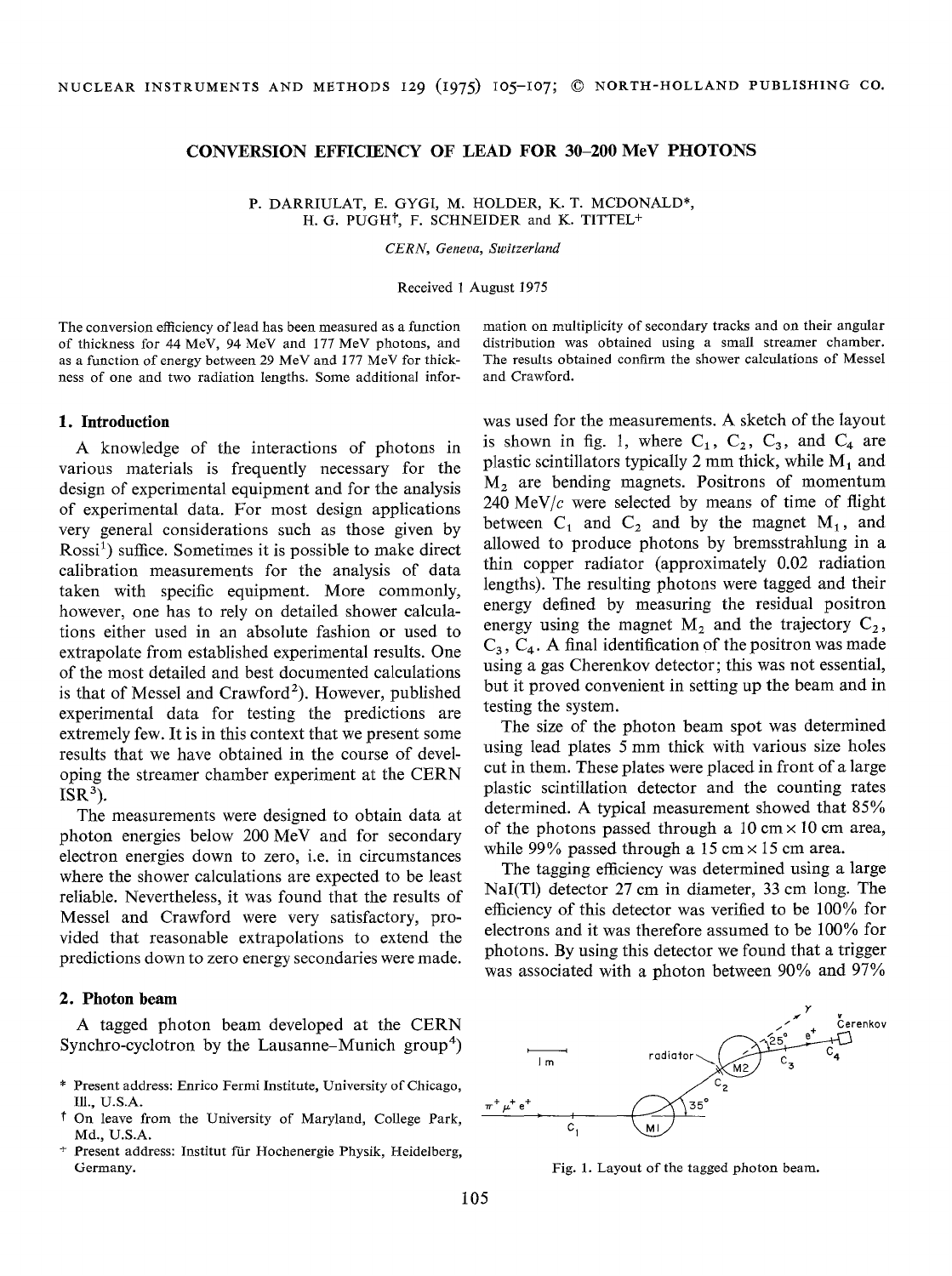of the time, depending on the photon energy between 29 MeV and 198 MeV. The detector also provided a  $_{0.8}$ measure of the photon energy independent of that calculated from the magnet setting and a measure of o.7 the photon energy spread independent of that calculated from the sizes of the various scintillators and multiple scattering effects. The mean energy of the photon beam was determined to an accuracy of  $\pm$ 4 MeV at each energy and the energy spread was 19 MeV fwhm at all energies.

## **3. Scintillation counter measurements**

Conversion efficiencies were measured using scintillation detectors in a *"good* geometry" arrangement. The photon beam, area less than  $15 \text{ cm} \times 15 \text{ cm}$ , struck a lead plate of the desired thickness and area  $20 \text{ cm} \times$  $\times$  20 cm, immediately followed by a large plastic scintillation detector  $28 \text{ cm} \times 40 \text{ cm}$  and 5 mm thick. An event was counted as a conversion if more than 60 keV was deposited in the scintillator. The energy spectrum in the scintillator showed characteristic peaks corresponding to production of one, two, or three secondary electrons. Corrections were made for the measured conversion efficiency of the scintillator itself.

Fig. 2 shows the conversion efficiency measured as a function of the thickness of lead, for three different photon energies. This is the most important result to be presented in this paper. The systematic errors in the measurement are believed to be less than  $+0.025$ in conversion efficiency. The lines shown in the figure



Fig. 2. Conversion efficiency of lead for 44 MeV, 94 MeV and 177 MeV photons, as a function of the converter thickness. The lines are drawn to connect the points.



Fig. 3. Conversion efficiency of 5 mm and 10 mm thicknesses of lead, for several energies between 29 MeV and 177 MeV. The cross-hatched areas represent predictions made using ref. 2, with uncertainties due to extrapolation of the predictions to zero energy for the secondary electrons.

are smooth curves drawn through the data, and are not theoretical.

Fig. 3 shows the conversion efficiency measured as a function of energy for thicknesses of 5 mm and 10 mm of lead. These thicknesses correspond to 1 radiation length and 2 radiation lengths, according to the definition of Messel and Crawford<sup>2</sup>). It should be noted that according to them 1 radiation length of lead is  $5.82$  g/cm<sup>2</sup> or  $5.\overline{13}$  mm, which is different from the value of  $6.4$  g/cm<sup>2</sup> or 5.6 mm given in the Particle Properties pocket-book<sup>5</sup>). The cross-hatched zones in fig. 3 represent the results of Messel and Crawford<sup>2</sup>) extrapolated from the calculated values for secondary electrons above 10 MeV down to the experimental threshold which is effectively zero. The width of the zones represents the uncertainty in the extrapolation which is as large as 0.10 in conversion efficiency and is greatest at low photon energies and for larger thicknesses of lead.

It is concluded from these comparisons that the calculations of Messel and Crawford predict the experimental results within the measurement error and the extrapolation uncertainty.

### **4. Streamer chamber measurements**

In order to obtain additional information on the secondary electrons from converted photons, a limited number of photographs was taken using a small streamer chamber. The photographs were